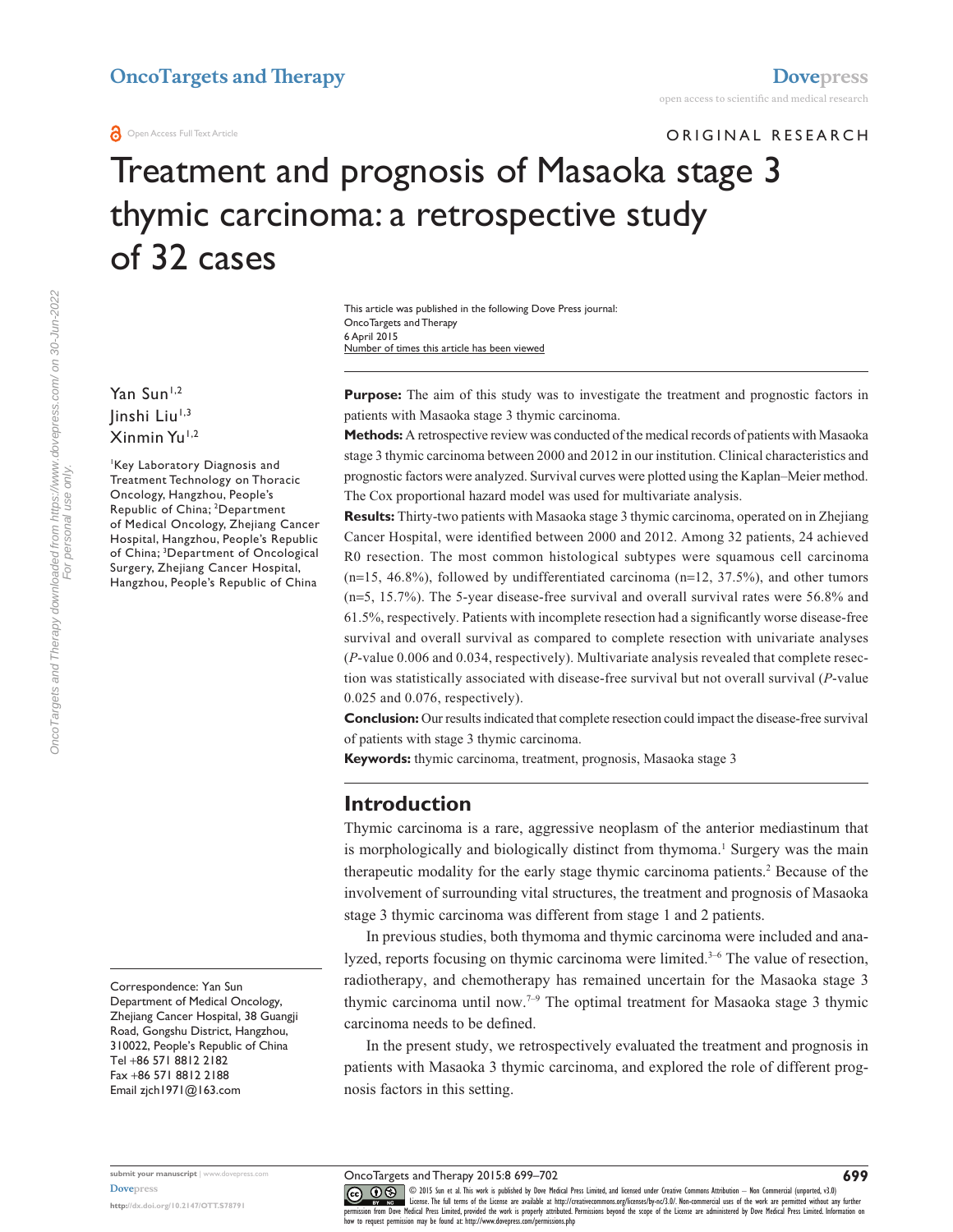### **Patients and methods Methods**

A total of 82 patients had surgical resection for thymic carcinoma between January 2000 and January 2012 in Zhejiang Cancer Hospital. The Ethics Committee at Zhejiang Cancer Hospital approved the study. The stage of thymic carcinoma was classified based on the Masaoka staging system. Thirtytwo patients were diagnosed as pathologically Masaoka stage 3 in this period. All of the 32 patients with resection had pathologically confirmed thymic carcinoma. Histologic subtypes were determined by 2004 World Health Organization (WHO) histologic classification and two pathologists (Professor Wenyong Sun and Haimiao Xu) reviewed and confirmed diagnosis of all the thymic carcinomas. The recurrence or metastases were confirmed using chest computerized tomography (CT), as well as ultrasound and/or CT of the abdomen.

### Follow-up

Surviving patients were followed-up every 3 to 6 months for the first 5 years, then annually. The last censoring date for survival was September 2013. The median follow-up of patients was 68 months ranging from 20 to 189 months.

### Statistical analysis

The statistical analysis using the SPSS version 16 (SPSS Inc., Chicago, IL, USA) was performed, assuming that *P*-value less than 0.05 is statistically significant. The survival curves were generated using the Kaplan–Meier method. Disease-free (DFS) survival encompassed the time from the surgery to documented progression or death from any cause. The definition of overall survival (OS) was determined from the date of surgery and the last known follow-up or date of death.

# **Results**

### Patient characteristics

Table 1 shows the patient clinical and histologic characteristics. The median age was 47 years in all of the patients (range, 22–71 years). Fifteen patients were diagnosed with squamous cell carcinoma and 12 patients with undifferentiated carcinoma. Four patients were diagnosed with neuroendocrine tumors and one patient with mucoepidermoid carcinoma.

# **Treatment**

All patients underwent surgical resection. Twenty-four patients received complete resection and eight received incomplete resection. Twenty-one patients were treated

**Table 1** Demographic characteristics of the study population

|                             | Number (%) |
|-----------------------------|------------|
| Sex                         |            |
| Male                        | 15 (46.9)  |
| Female                      | 17(53.1)   |
| Age                         |            |
| Range                       | $22 - 71$  |
| Median                      | 47         |
| $<$ 50                      | 17(53.1)   |
| $\geq 50$                   | 15 (46.9)  |
| <b>Histology</b>            |            |
| Squamous cell carcinoma     | 15 (46.9)  |
| Undifferentiated carcinoma  | 12 (37.5)  |
| Neuroendocrine tumor        | 4(12.5)    |
| Others                      | (3.1)      |
| Resection                   |            |
| Complete                    | 24 (75)    |
| Incomplete                  | 8(25)      |
| Myasthenia gravis           |            |
| Yes                         | 4(12.5)    |
| No                          | 28 (87.5)  |
| Treatment after surgery     |            |
| Only radiotherapy           | 7(21.9)    |
| Only chemotherapy           | 5(15.6)    |
| Radiotherapy + chemotherapy | 14 (43.8)  |
| No                          | 6(18.7)    |

with radiation therapy (prescribed dose ranged from 40 Gy to 60 Gy). Nineteen patients received chemotherapy (five received only chemotherapy, 14 received radiotherapy and chemotherapy). Of the patients with incomplete resection, four had recurrence of local lesions and two had metastasization (one with lung and one with bone). Second operations were performed after recurrence of local lesions in three patients.

# Survival and prognostic factors

The mean time of postoperative recurrence occurred at 101 months after initial surgery. The DFS rate was 56.8% at 5 years and 48.7% at 10 years. The OS rate at 5 years was 61.5%, and at 10 years it was 36.9%.

Univariate analyses were performed by the Kaplan– Meier method to assess the predictive capability of each variable assessed. These data are summarized in Table 2. Age, sex, radiotherapy, chemotherapy, and myasthenia gravis were not found to be statistically associated with DFS and OS. Complete resection was predictive of DFS and OS (Figures 1 and 2).

The variables included in the final model are presented in Table 3 and include age, sex, radiotherapy, chemotherapy, complete resection, myasthenia gravis, and histology, complete resection has significantly influenced DFS but not OS in multivariate analysis.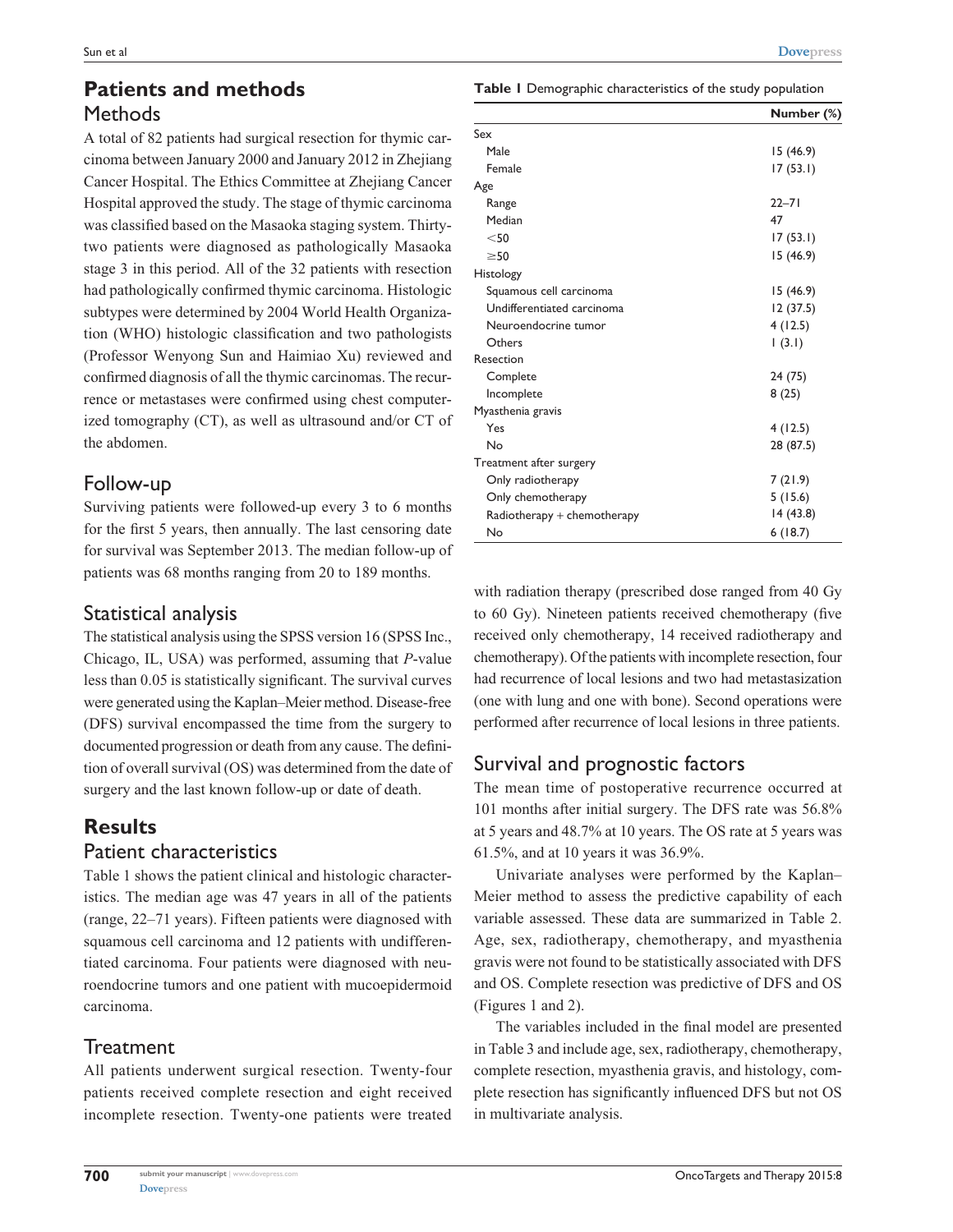|                         | 5-year DFS rate (%) | P     | 5-year OS rate (%) | P     |  |
|-------------------------|---------------------|-------|--------------------|-------|--|
| Sex                     |                     | 0.719 |                    | 0.656 |  |
| Male                    | 51.4                |       | 54.5               |       |  |
| Female                  | 61.2                |       | 66.6               |       |  |
| Age                     |                     | 0.317 |                    | 0.079 |  |
| $<$ 50                  | 52.8                |       | 60.0               |       |  |
| $\geq$ 50               | 61.8                |       | 80.2               |       |  |
| Histology               |                     | 0.752 |                    | 0.318 |  |
| Squamous cell carcinoma | 49.7                |       | 60.0               |       |  |
| Others                  | 61.9                |       | 69.5               |       |  |
| Complete resection      |                     | 0.006 |                    | 0.034 |  |
| Yes                     | 65.3                |       | 70.8               |       |  |
| No                      | 30.0                |       | 38.1               |       |  |
| Adjuvant chemotherapy   |                     | 0.646 |                    | 0.256 |  |
| Yes                     | 54.0                |       | 54.5               |       |  |
| No                      | 59.8                |       | 69.2               |       |  |
| Adjuvant radiotherapy   |                     | 0.878 |                    | 0.907 |  |
| Yes                     | 60.6                |       | 63.7               |       |  |
| No                      | 55.1                |       | 58.4               |       |  |
| Myasthenia gravis       |                     | 0.548 |                    | 0.662 |  |
| Yes                     | 50.0                |       | 75.0               |       |  |
| No                      | 57.1                |       | 60.1               |       |  |

**Table 2** Univariate analysis of DFS and OS in 32 thymic carcinoma patients

**Abbreviations:** DFS, disease-free survival; OS, overall survival.

### **Discussion**

Considering the rarity of the disease, this report of 32 cases is to be regarded as a relatively large study. Our results suggest that complete resection could impact the DFS but not OS with Masaoka stage 3 thymic carcinoma.

There are conflicting views in the literature with regard to the optimal treatment of thymic carcinoma.<sup>6-10</sup> The efficacy of resection for thymic carcinoma has not yet been well studied until now. Some studies have indicated that complete resection was the most important factor related to the prognosis of patients with thymic carcinoma.<sup>11</sup> Zhao et al showed that complete resection not only predicts DFS but also OS after resection of 105 thymic squamous cell carcinomas.12 However, some reports have showed that there was no survival difference for patients who underwent complete resection compared with incomplete resection.<sup>9,13</sup> In the current study, there was DFS and OS differences between complete and incomplete resection patients with univariate analyses. However, the difference of OS was not significant by multivariate analysis, the reason may be due to the small number of patients in our study.

It remains controversial whether adjuvant radiation and chemotherapy reduces the rate of local recurrence and distant metastasis. Fan et al showed potential advantages in improving



**Figure 1** Comparison of disease-free survival between complete resection and incomplete resection patients (P=0.006).



**Figure 2** Comparison of overall survival between complete resection and incomplete resection patients (*P*=0.034).